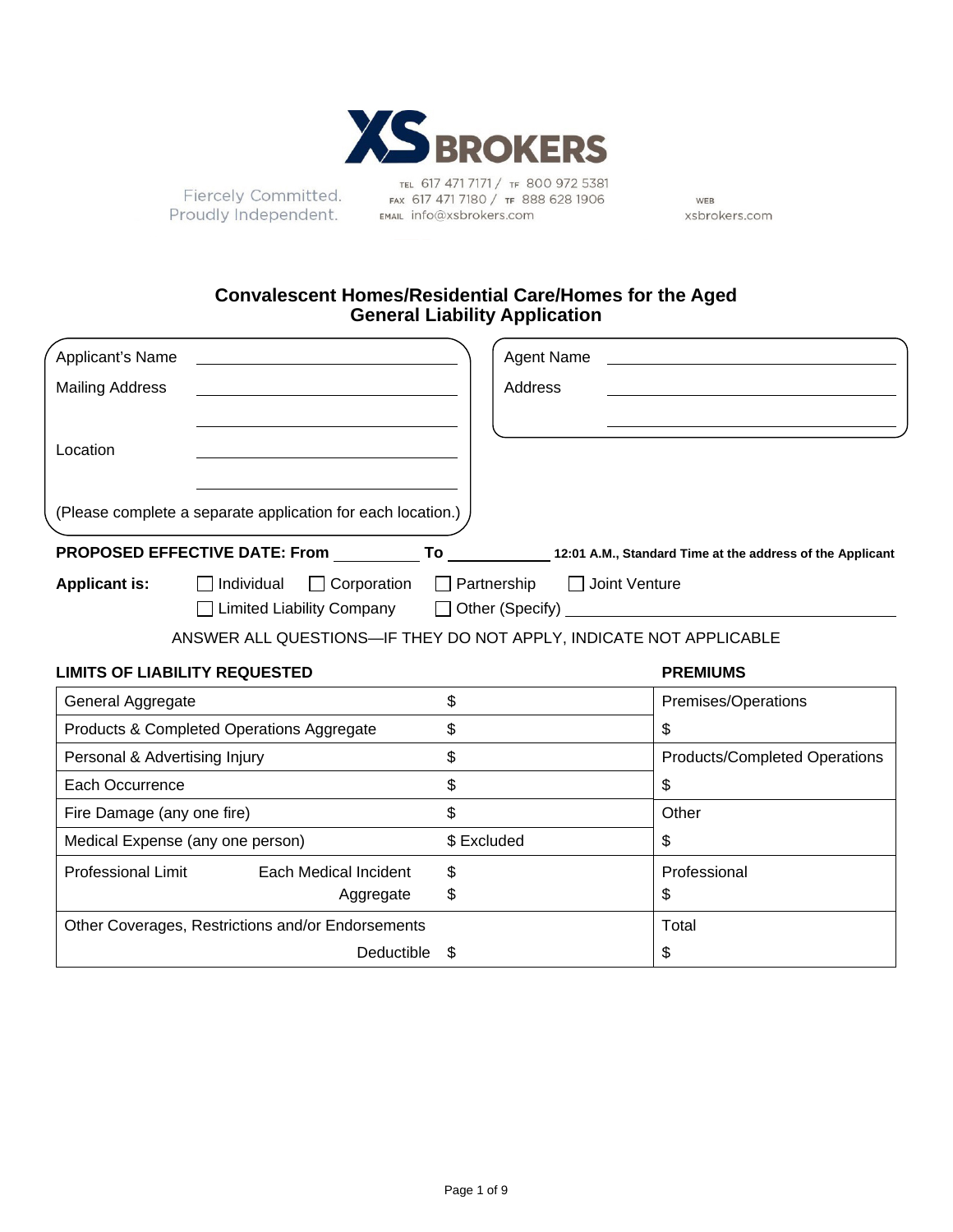## **Definitions:**

## **"Residential/Personal Care Facility (RCF)":**

A facility that provides personal care, residential and social care with some routine health care, but not continuous skilled nursing care. Residents of homes for the aged must be ambulatory; group homes are for trainable developmentally disabled. (There is no daily medical attention.) Patients are responsible for their own medication.

### **"Intermediate Nursing Care or Intermediate Care Facility (ICF)":**

A facility where the residents' physiological and psychological functions are stable, but require individually planned treatment and services under the direction of a licensed nurse and supervision of a licensed physician (not on staff). Emphasis is on maintenance of maximum independence and return to the community as soon as possible. Some assistance in medication administration.

### **"Skilled Nursing Care or Skilled Care Facility (SCF)":**

A facility where the residents' conditions, needs, and/or services are of such complexity and sophistication so as to require the frequent or continuous observation and intervention of a registered nurse, and the supervision of a licensed physician (not on staff). Skilled nursing care includes some or all of the following: medication administration, injections, tube feedings, catherizations, or other procedures ordered by physician.

## **1. Full Named Insured\*:**

\*Note: If more than one Named Insured, explain the ownership/operational interest of each. **2. Operating as:** Profit Non-Profit Number of licensed beds: Number of licensed beds: Number present management? **3. Named Insured is:**  $\Box$  Building owner  $\Box$  Tenant  $\Box$  General lessee **4. Building owner** (if other than Named Insured): **5. Are there any other occupants of the premises?**................................................................................... Yes No If yes, identify: **6.** Officers and general partners **Times Times Times**  $\overline{a}$  L j. **7. How many years has the facility been in business under the current ownership? 8. How many years experience does the current ownership have in health facilities?**  How many years does the current management have in health facilities? **9. In what professional or industry association(s) is the facility a member in good standing? 10. Name of administrator:** (a) How long at this facility? (b) Experience as administrator or assistant administrator: years

**11. Who is in charge when administrator is absent?** (name and title)

| 12. Number of administrators at the facility during the prior 10 years: |
|-------------------------------------------------------------------------|
|                                                                         |
|                                                                         |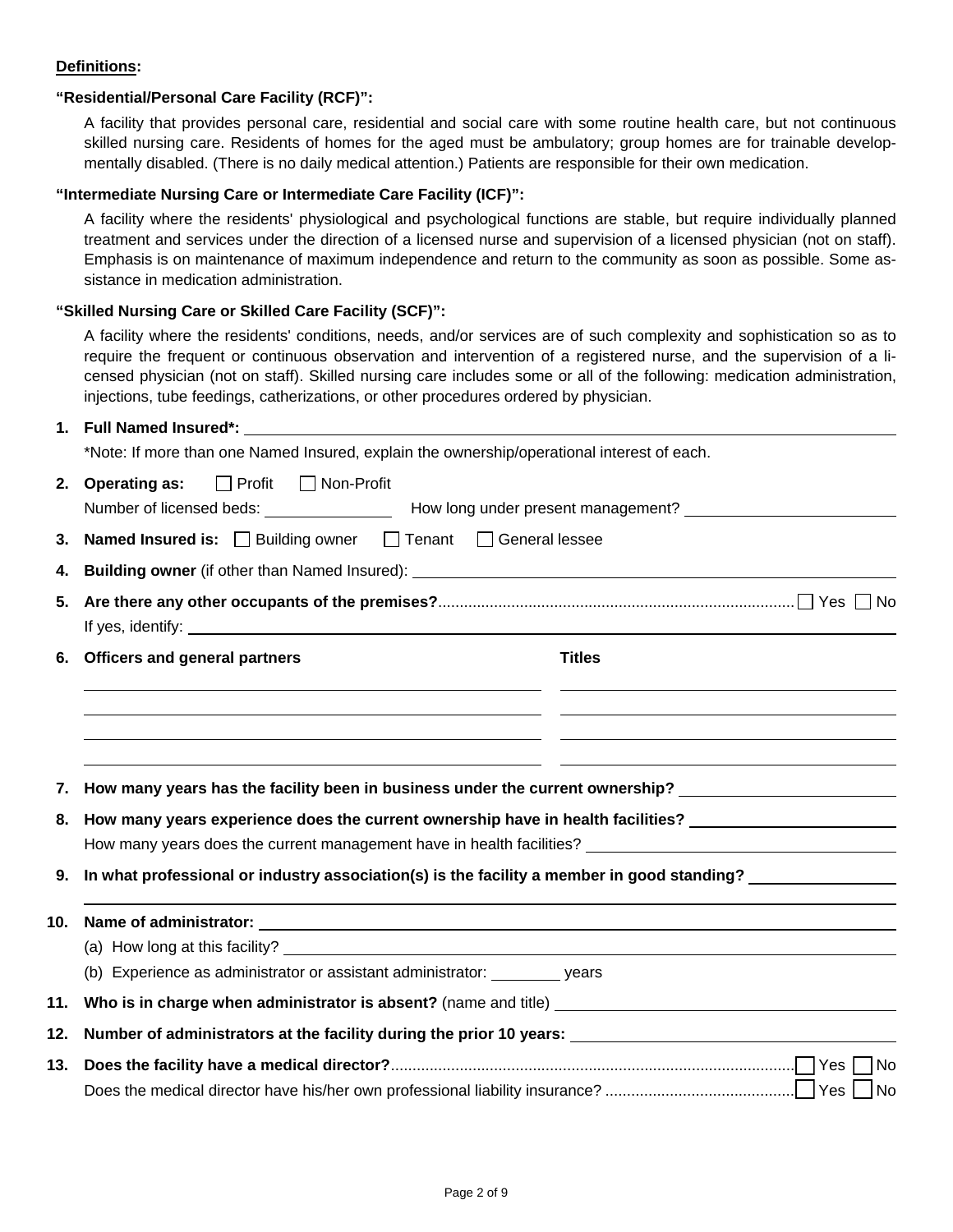|     |                                                                                                                                                      |  |   |                                           |  |      |                              | No |
|-----|------------------------------------------------------------------------------------------------------------------------------------------------------|--|---|-------------------------------------------|--|------|------------------------------|----|
| 15. |                                                                                                                                                      |  |   |                                           |  |      |                              |    |
|     |                                                                                                                                                      |  |   |                                           |  |      |                              |    |
|     |                                                                                                                                                      |  |   |                                           |  |      |                              |    |
|     |                                                                                                                                                      |  |   |                                           |  |      |                              |    |
| 16. |                                                                                                                                                      |  |   |                                           |  |      |                              |    |
| 17. | Please attach the most recent copies of state and county inspections.                                                                                |  |   |                                           |  |      |                              |    |
|     |                                                                                                                                                      |  |   |                                           |  |      |                              |    |
| 18. | <b>License Information:</b>                                                                                                                          |  |   |                                           |  |      |                              |    |
|     | (a) Please attach all licenses required for this facility's operation.                                                                               |  |   |                                           |  |      |                              |    |
|     |                                                                                                                                                      |  |   |                                           |  |      |                              |    |
|     |                                                                                                                                                      |  |   |                                           |  |      |                              |    |
|     |                                                                                                                                                      |  |   |                                           |  |      |                              |    |
|     |                                                                                                                                                      |  |   |                                           |  |      |                              |    |
|     |                                                                                                                                                      |  |   |                                           |  |      |                              |    |
|     |                                                                                                                                                      |  |   |                                           |  |      |                              |    |
| 19. | <b>Type of Home:</b>                                                                                                                                 |  |   | □ Convalescent or Nursing □ Home for Aged |  |      | $\Box$ Residential Care Home |    |
|     |                                                                                                                                                      |  |   |                                           |  |      |                              |    |
| 20. | Number of beds in each category State approximate division of patients                                                                               |  |   |                                           |  |      |                              |    |
|     | Residential <b>Network</b> beds %                                                                                                                    |  |   | Surgical                                  |  | %    | Alcoholics                   |    |
|     | Intermediate ________________ beds                                                                                                                   |  |   | % Senile or aged                          |  | $\%$ | Developmentally disabled     |    |
|     | Skilled ___________________________beds                                                                                                              |  |   | % Alzheimer's                             |  |      | % Any other classes          |    |
|     |                                                                                                                                                      |  | % | Mentally ill/Mentally disabled            |  |      | % AIDS/HIV*                  |    |
|     |                                                                                                                                                      |  | % | Drug addicts                              |  |      | *Complete question 49.       |    |
|     |                                                                                                                                                      |  |   |                                           |  |      |                              |    |
| 21. |                                                                                                                                                      |  |   |                                           |  |      |                              |    |
|     | Definition: An ambulatory person is one who is physically capable of walking a normal path to safety, including the<br>ascent and descent of stairs. |  |   |                                           |  |      |                              |    |
| 22. | <b>Physical features of risk:</b>                                                                                                                    |  |   |                                           |  |      |                              |    |
|     |                                                                                                                                                      |  |   |                                           |  |      |                              |    |
|     |                                                                                                                                                      |  |   |                                           |  |      |                              |    |
|     |                                                                                                                                                      |  |   |                                           |  |      |                              |    |
|     |                                                                                                                                                      |  |   |                                           |  |      |                              |    |
|     |                                                                                                                                                      |  |   |                                           |  |      |                              |    |
|     | (f)                                                                                                                                                  |  |   |                                           |  |      |                              |    |
|     |                                                                                                                                                      |  |   |                                           |  |      |                              |    |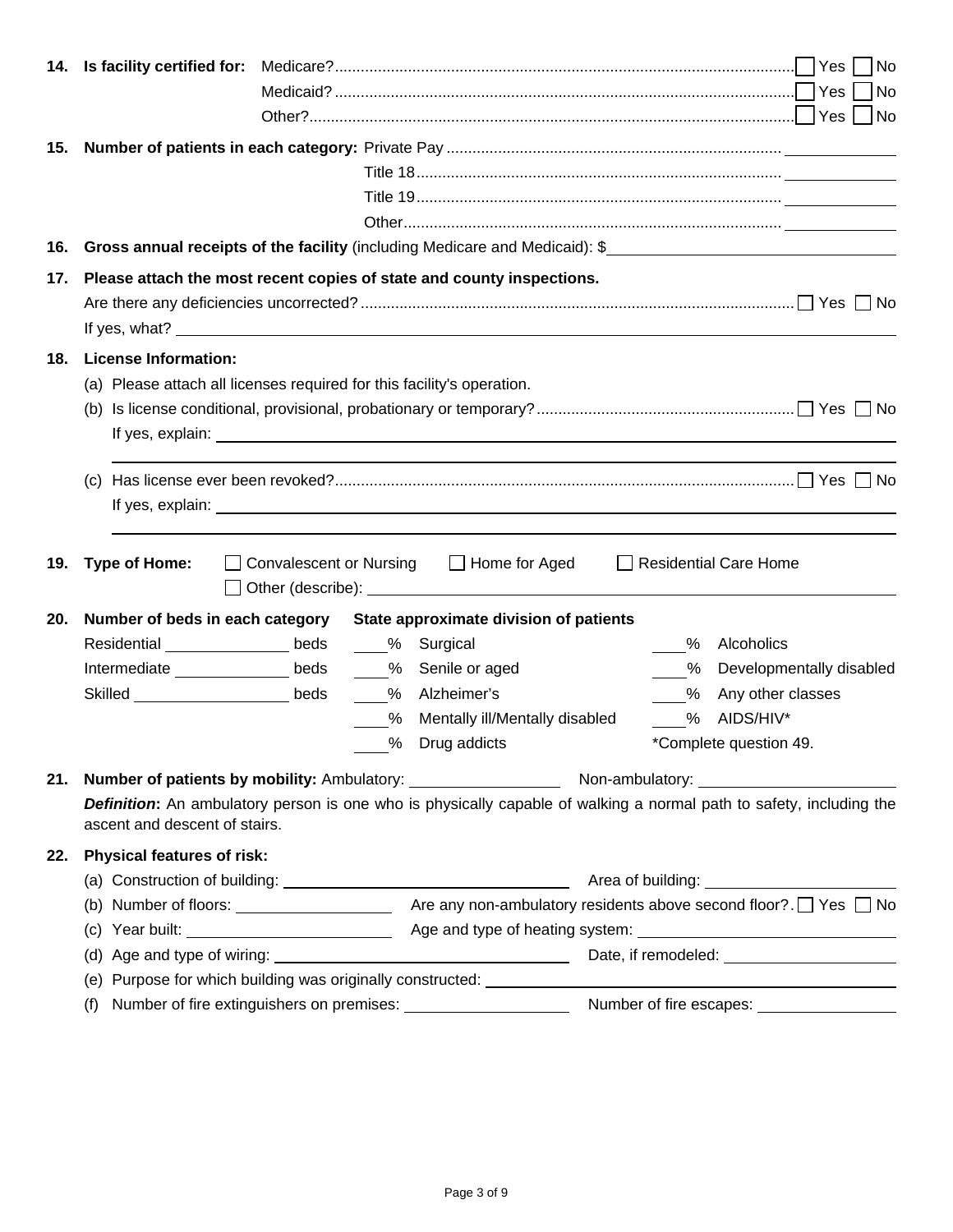|     |     |                                                                                                                        |       | No                          |
|-----|-----|------------------------------------------------------------------------------------------------------------------------|-------|-----------------------------|
|     |     |                                                                                                                        |       | No                          |
|     |     |                                                                                                                        |       |                             |
|     |     |                                                                                                                        |       |                             |
|     |     |                                                                                                                        |       |                             |
|     |     |                                                                                                                        |       |                             |
|     | (h) |                                                                                                                        |       |                             |
|     |     |                                                                                                                        |       | $\overline{\phantom{a}}$ No |
|     | (i) |                                                                                                                        |       |                             |
|     |     | $\Box$ Central station<br>  Local alarm                                                                                |       |                             |
|     | (i) | Are there alarms or monitors on exit doors to prevent patients from leaving the premises without                       |       |                             |
|     |     |                                                                                                                        |       |                             |
|     | (K) | What security measures are used to control unauthorized entrances to the facility? __________________________          |       |                             |
|     |     |                                                                                                                        |       |                             |
|     |     |                                                                                                                        |       |                             |
|     | (1) |                                                                                                                        |       |                             |
|     |     | (m) Distance to the nearest fire station? ___________________________Distance to the nearest fire hydrant? ___________ |       |                             |
|     | (n) |                                                                                                                        |       |                             |
|     |     |                                                                                                                        |       |                             |
|     | (p) |                                                                                                                        |       |                             |
|     |     |                                                                                                                        |       |                             |
|     |     | (q) Temperature of hot water: <sup>o</sup> F                                                                           |       |                             |
|     | (r) |                                                                                                                        |       |                             |
|     | (s) |                                                                                                                        |       |                             |
|     | (t) | Where are the powered equipment and fuel stored? ________________________________                                      |       |                             |
|     |     |                                                                                                                        |       |                             |
|     |     | (u) What is the overall condition of the property including maintenance and housekeeping?                              |       |                             |
|     |     | □ Good □ Average □ Fair □ Poor<br>$\Box$ Excellent                                                                     |       |                             |
|     |     | □ Gas □ Electric<br>$\Box$ None<br>(v) Cooking:                                                                        |       |                             |
|     |     | 1.                                                                                                                     |       | No                          |
|     |     | 2.                                                                                                                     |       | <b>No</b>                   |
|     |     | 3.                                                                                                                     |       | <b>No</b><br>No             |
|     |     | 4.                                                                                                                     |       | No                          |
|     |     | 5.<br>6.                                                                                                               |       | No                          |
|     |     |                                                                                                                        |       |                             |
| 23. |     | <b>Emergency Procedures:</b>                                                                                           |       |                             |
|     |     |                                                                                                                        |       | No                          |
|     | (b) |                                                                                                                        |       | <b>No</b>                   |
|     | (C) |                                                                                                                        |       | <b>No</b>                   |
|     | (d) |                                                                                                                        | Yes [ | <b>No</b>                   |
|     | (e) |                                                                                                                        |       | <b>No</b>                   |
|     | (f) |                                                                                                                        | Yes   | No                          |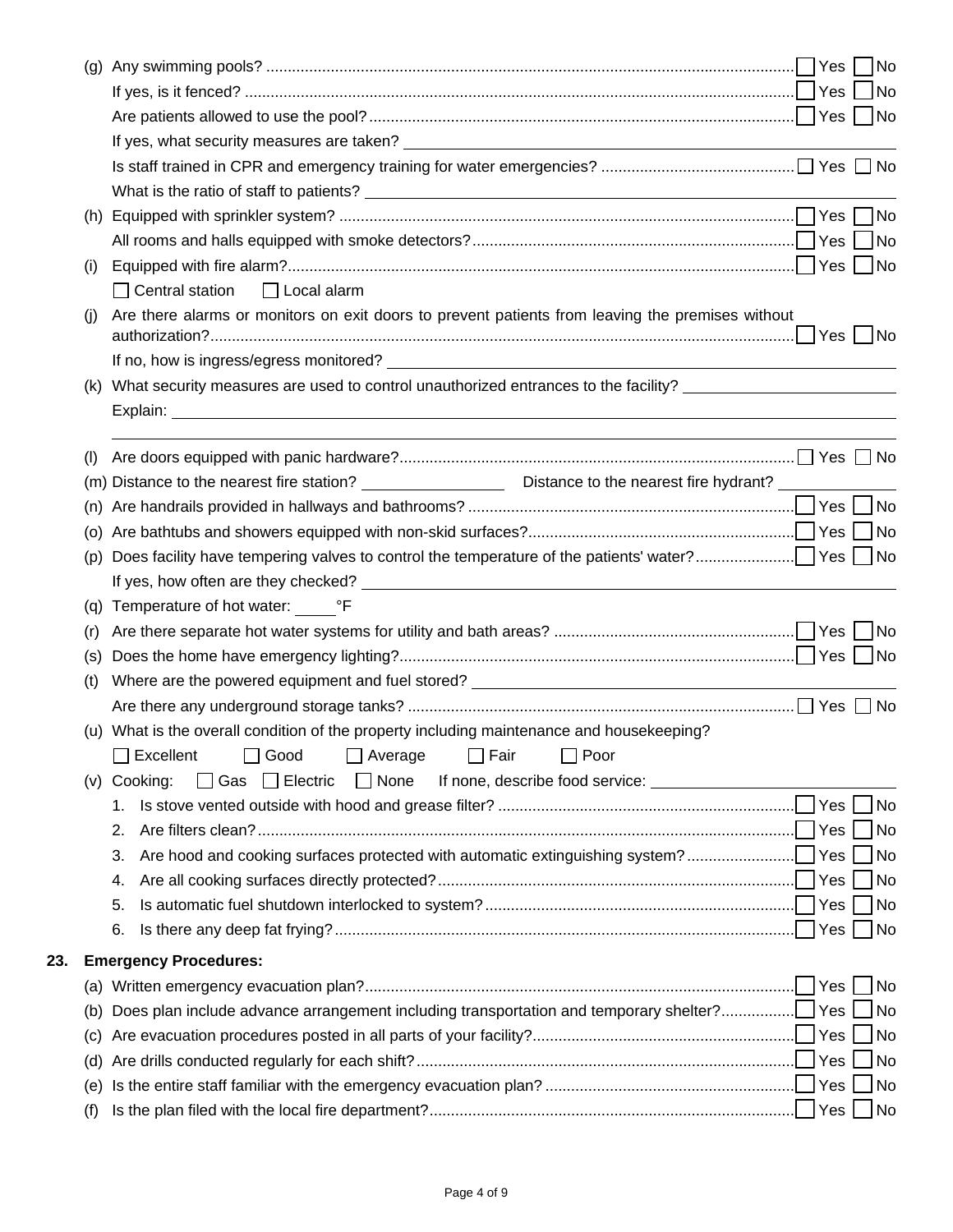# **24. Classify number of employees by shift:**

|     |                                                                                                                                                                                                                                                                                                                                                                                                                                                                                                                                                                                                 | 1st<br><b>Shift</b> | 2nd<br><b>Shift</b> | 3rd<br><b>Shift</b>    |                                                                                                                                                                                                   | 1st<br><b>Shift</b> | 2nd<br><b>Shift</b> | 3rd<br><b>Shift</b> |
|-----|-------------------------------------------------------------------------------------------------------------------------------------------------------------------------------------------------------------------------------------------------------------------------------------------------------------------------------------------------------------------------------------------------------------------------------------------------------------------------------------------------------------------------------------------------------------------------------------------------|---------------------|---------------------|------------------------|---------------------------------------------------------------------------------------------------------------------------------------------------------------------------------------------------|---------------------|---------------------|---------------------|
|     | Physicians, interns, residents                                                                                                                                                                                                                                                                                                                                                                                                                                                                                                                                                                  |                     |                     | Respiratory therapists |                                                                                                                                                                                                   |                     |                     |                     |
|     | Graduate nurses-RN                                                                                                                                                                                                                                                                                                                                                                                                                                                                                                                                                                              |                     |                     |                        | Social workers                                                                                                                                                                                    |                     |                     |                     |
|     | Practical nurses-LPN                                                                                                                                                                                                                                                                                                                                                                                                                                                                                                                                                                            |                     |                     |                        | Speech therapists                                                                                                                                                                                 |                     |                     |                     |
|     | Nurses' aides                                                                                                                                                                                                                                                                                                                                                                                                                                                                                                                                                                                   |                     |                     |                        | Recreational therapists                                                                                                                                                                           |                     |                     |                     |
|     | Student nurses                                                                                                                                                                                                                                                                                                                                                                                                                                                                                                                                                                                  |                     |                     |                        | Occupational therapists                                                                                                                                                                           |                     |                     |                     |
|     | Physical therapists                                                                                                                                                                                                                                                                                                                                                                                                                                                                                                                                                                             |                     |                     |                        | X-ray technicians                                                                                                                                                                                 |                     |                     |                     |
|     | Inhalation therapists                                                                                                                                                                                                                                                                                                                                                                                                                                                                                                                                                                           |                     |                     |                        | Lab technicians                                                                                                                                                                                   |                     |                     |                     |
|     | <b>Dieticians</b>                                                                                                                                                                                                                                                                                                                                                                                                                                                                                                                                                                               |                     |                     |                        | Maintenance/security                                                                                                                                                                              |                     |                     |                     |
|     | Beauticians/barbers                                                                                                                                                                                                                                                                                                                                                                                                                                                                                                                                                                             |                     |                     |                        | Special technicians                                                                                                                                                                               |                     |                     |                     |
|     | Dentists                                                                                                                                                                                                                                                                                                                                                                                                                                                                                                                                                                                        |                     |                     |                        | Housekeeping                                                                                                                                                                                      |                     |                     |                     |
|     | Administrative                                                                                                                                                                                                                                                                                                                                                                                                                                                                                                                                                                                  |                     |                     |                        | Laundry                                                                                                                                                                                           |                     |                     |                     |
|     | Kitchen                                                                                                                                                                                                                                                                                                                                                                                                                                                                                                                                                                                         |                     |                     |                        | Other (describe):                                                                                                                                                                                 |                     |                     |                     |
|     | 25. Physicians:<br>(a) Residents are $\Box$ expected $\Box$ required to have their own physician.<br>(b) Does facility employ or contract any of the following:<br><b>EMPLOYED</b><br>Psychologists   Yes   No If yes, how many? _ _ _ _ _ _ TYes □ No If yes, how many? _ _ _ _ _<br><b>Dentists</b><br>Psychiatrists   Yes No If yes, how many?   200   Yes No If yes, how many?   200   Yes No If yes, how many?<br>Physicians<br>(c) What are the duties of the contracted physicians? __________________________<br>(d) What are the average hours per week for all contracted physicians? |                     |                     |                        | <b>CONTRACTED</b><br>$\Box$ Yes $\Box$ No If yes, how many? $\Box$ Yes $\Box$ No If yes, how many? $\Box$<br>$\Box$ Yes $\Box$ No If yes, how many? $\Box$ Yes $\Box$ No If yes, how many? $\Box$ |                     |                     |                     |
|     | Does insured obtain and maintain evidence of Professional Liability coverage for contracted pro-<br>(e)                                                                                                                                                                                                                                                                                                                                                                                                                                                                                         |                     |                     |                        |                                                                                                                                                                                                   |                     |                     |                     |
|     | (1)                                                                                                                                                                                                                                                                                                                                                                                                                                                                                                                                                                                             |                     |                     |                        |                                                                                                                                                                                                   |                     |                     |                     |
| 26. |                                                                                                                                                                                                                                                                                                                                                                                                                                                                                                                                                                                                 |                     |                     |                        |                                                                                                                                                                                                   |                     |                     | No                  |
| 27. | Attach a copy of the facility's hiring guidelines.                                                                                                                                                                                                                                                                                                                                                                                                                                                                                                                                              |                     |                     |                        |                                                                                                                                                                                                   |                     |                     |                     |
| 28. | If no, what procedures does the insured have in place to ensure the staff is fluent enough in English to provide ade-<br>quate care?<br><u> 1989 - Johann Stein, synsk politik foar de oarnamme fan de oarnamme fan de oarnamme fan de oarnamme fan de o</u>                                                                                                                                                                                                                                                                                                                                    |                     |                     |                        |                                                                                                                                                                                                   |                     |                     |                     |
|     |                                                                                                                                                                                                                                                                                                                                                                                                                                                                                                                                                                                                 |                     |                     |                        |                                                                                                                                                                                                   |                     |                     | No                  |
| 29. |                                                                                                                                                                                                                                                                                                                                                                                                                                                                                                                                                                                                 |                     |                     |                        |                                                                                                                                                                                                   |                     |                     | No                  |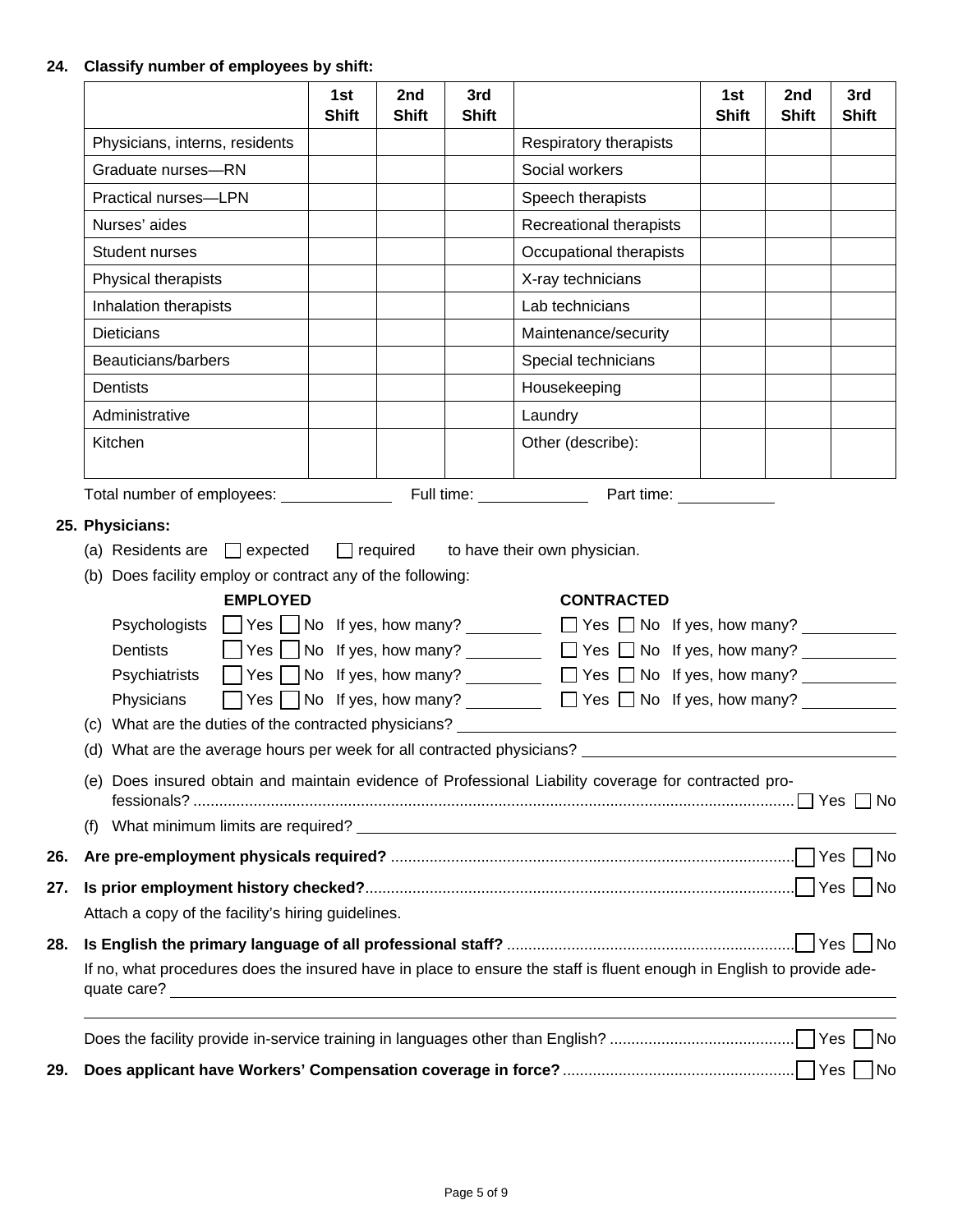| 30. |                                                                                                                          |
|-----|--------------------------------------------------------------------------------------------------------------------------|
| 31. | Does the facility ever use a nurses' registry or other temporary services to provide any staff? $\Box$ Yes $\Box$<br>∏No |
|     |                                                                                                                          |
| 32. |                                                                                                                          |
|     |                                                                                                                          |
| 33. | Attach application GLS-APP-32g.                                                                                          |
| 34. |                                                                                                                          |
| 35. | Are physicians or RNs private practitioners (independent contractors) or actual employees of insured?                    |
| 36. | Does the facility maintain its own:                                                                                      |
|     | (b) If no, complete and return Professional Application.                                                                 |
|     |                                                                                                                          |
|     |                                                                                                                          |
| 38. | Explain arrangement for medical emergencies (M.D. on call, transfer arrangement with hospital, etc.):                    |
| 39. | Patient ages: From _________ (youngest) to _________ (eldest)                                                            |
| 40. |                                                                                                                          |
| 41. | <b>No</b><br> No                                                                                                         |
| 42. |                                                                                                                          |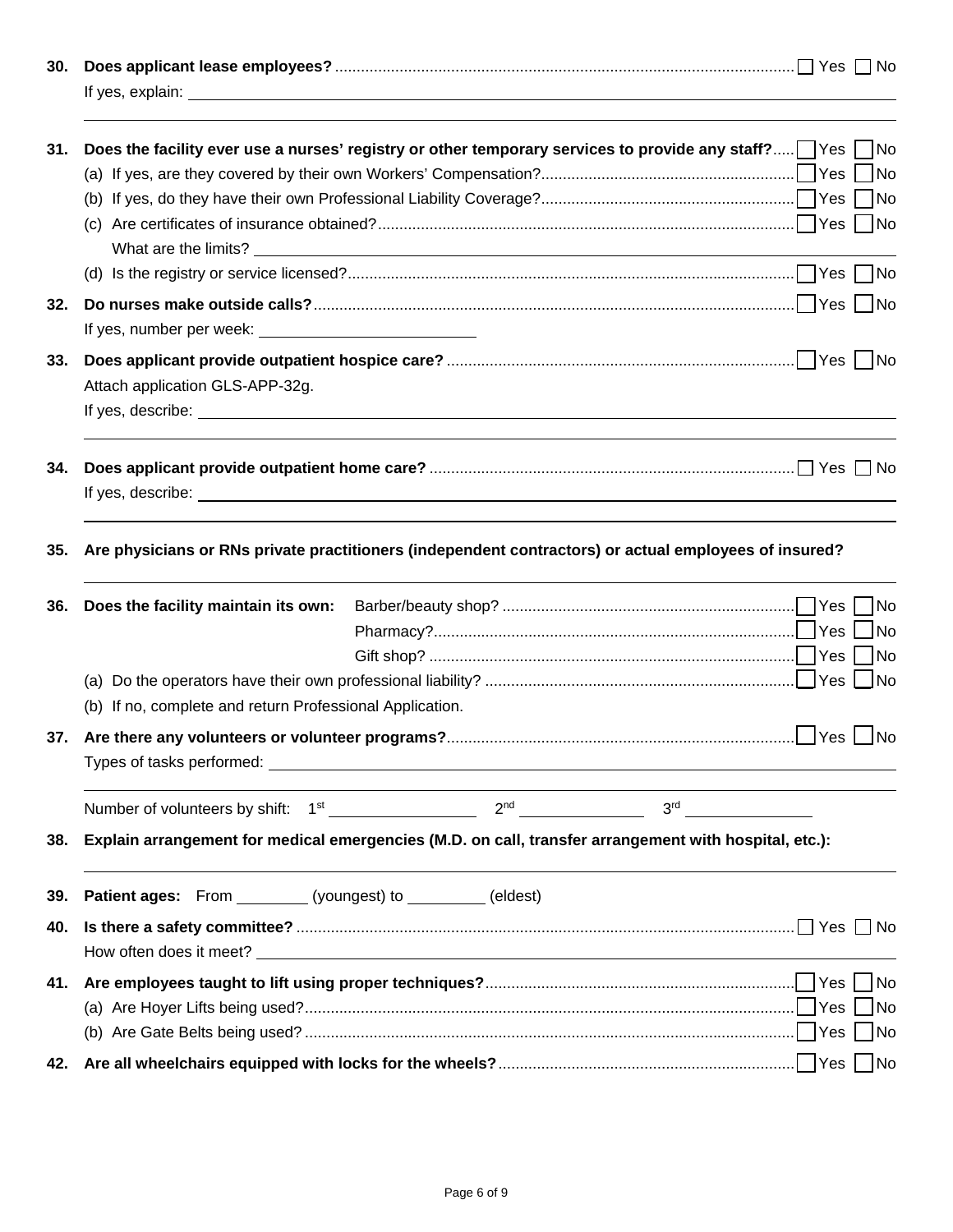| 43. |                                                                                   |  |    |  |  |  |  |
|-----|-----------------------------------------------------------------------------------|--|----|--|--|--|--|
|     | (b) How often? $\qquad \qquad$                                                    |  |    |  |  |  |  |
|     |                                                                                   |  |    |  |  |  |  |
| 44. |                                                                                   |  |    |  |  |  |  |
|     | Provide a copy of the facility's smoking policy.                                  |  |    |  |  |  |  |
| 45. | If yes, what are they?                                                            |  |    |  |  |  |  |
| 46. |                                                                                   |  |    |  |  |  |  |
| 47. | If yes, please attach a copy of the policy.                                       |  |    |  |  |  |  |
| 48. | If yes, attach a complete description and underwriting/rating information.        |  |    |  |  |  |  |
| 49. |                                                                                   |  |    |  |  |  |  |
|     |                                                                                   |  |    |  |  |  |  |
|     |                                                                                   |  |    |  |  |  |  |
|     | (c)                                                                               |  | No |  |  |  |  |
|     |                                                                                   |  |    |  |  |  |  |
|     | (e) Attach a copy of the insured's written infection control plan.                |  |    |  |  |  |  |
|     | How is infectious waste stored and disposed of? _________________________________ |  |    |  |  |  |  |
|     |                                                                                   |  |    |  |  |  |  |
|     | (h) Describe how the laundry from the AIDS/HIV patients is handled: _____________ |  |    |  |  |  |  |

# **Previous Insurer: Indicate premium and losses for the past three years. Describe all losses.**

| <b>YEAR</b> | <b>COMPANY</b> | <b>POLICY</b><br><b>NUMBER</b> | <b>PREMIUM</b> | <b>LOSSES</b><br><b>PAID</b> | <b>LOSSES</b><br><b>RESERVED</b> | <b>DESCRIPTION</b> |
|-------------|----------------|--------------------------------|----------------|------------------------------|----------------------------------|--------------------|
|             |                |                                |                |                              |                                  |                    |
|             |                |                                |                |                              |                                  |                    |
|             |                |                                |                |                              |                                  |                    |
|             |                |                                |                |                              |                                  |                    |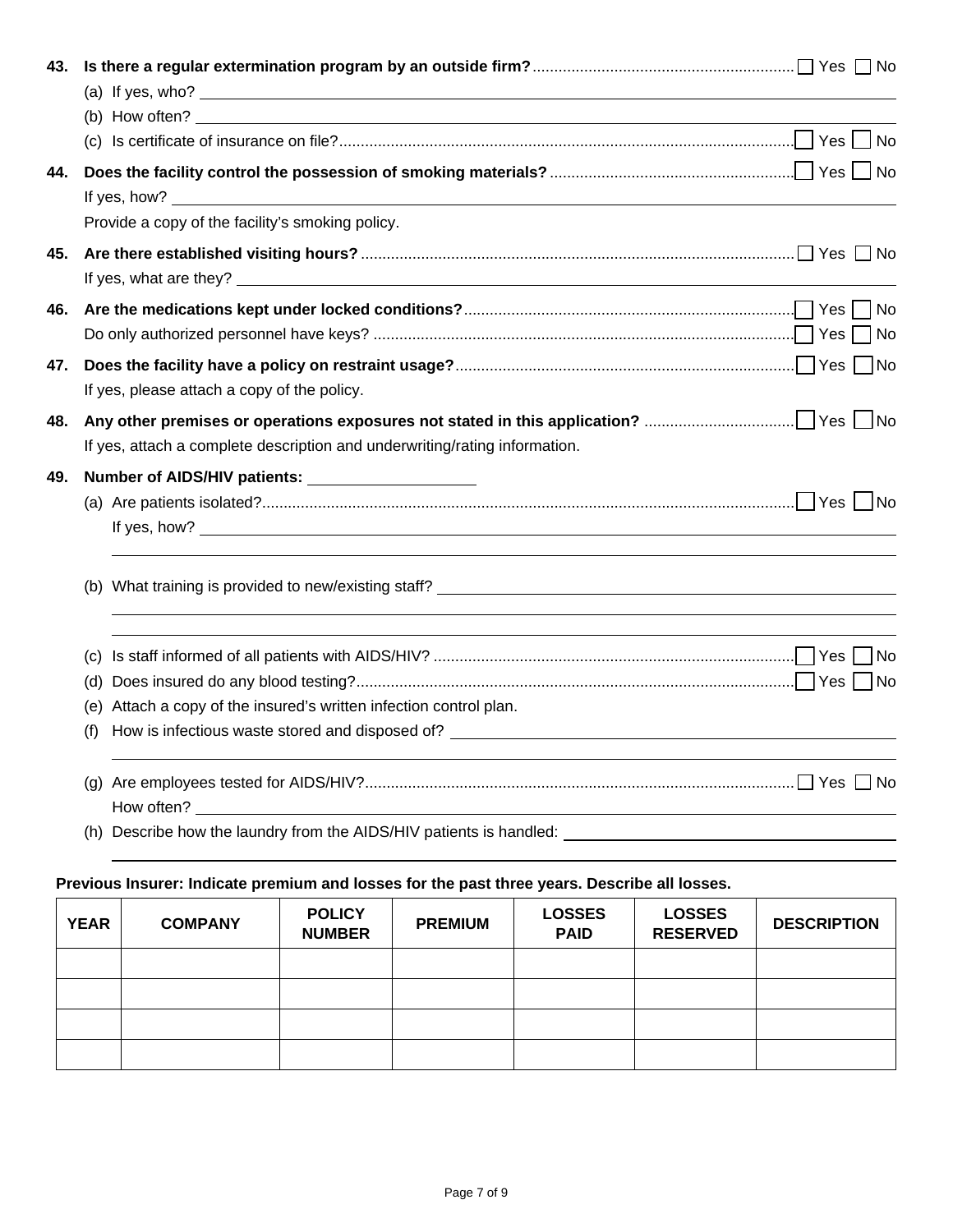| 50. Have any claims during the past five years ever been made or suit brought against the appli-<br>cant because of any alleged malpractice, error, mistake or premises accident arising in any |
|-------------------------------------------------------------------------------------------------------------------------------------------------------------------------------------------------|
|                                                                                                                                                                                                 |
|                                                                                                                                                                                                 |
| 51. During the past three years has any company ever canceled, declined or refused to issue simi-                                                                                               |

If yes, explain:

|             | <b>SCHEDULE OF HAZARDS</b> |                |                                                                        |       |                |                                 |            |                         |
|-------------|----------------------------|----------------|------------------------------------------------------------------------|-------|----------------|---------------------------------|------------|-------------------------|
|             |                            |                | Premium Bases:                                                         |       | Rate           |                                 | Premium    |                         |
| Loc.<br>No. | Classification             | Class.<br>Code | (s) Gross Sales<br>(p) Payroll (a) Area<br>(c) Total Cost<br>(t) Other | Terr. | Prem./<br>Ops. | Prod-<br>ucts/<br>Comp.<br>Ops. | Prem./Ops. | Products/<br>Comp. Ops. |
|             |                            |                |                                                                        |       |                |                                 |            |                         |
|             |                            |                |                                                                        |       |                |                                 |            |                         |
|             |                            |                |                                                                        |       |                |                                 |            |                         |
|             |                            |                |                                                                        |       |                |                                 |            |                         |
|             |                            |                |                                                                        |       |                |                                 |            |                         |